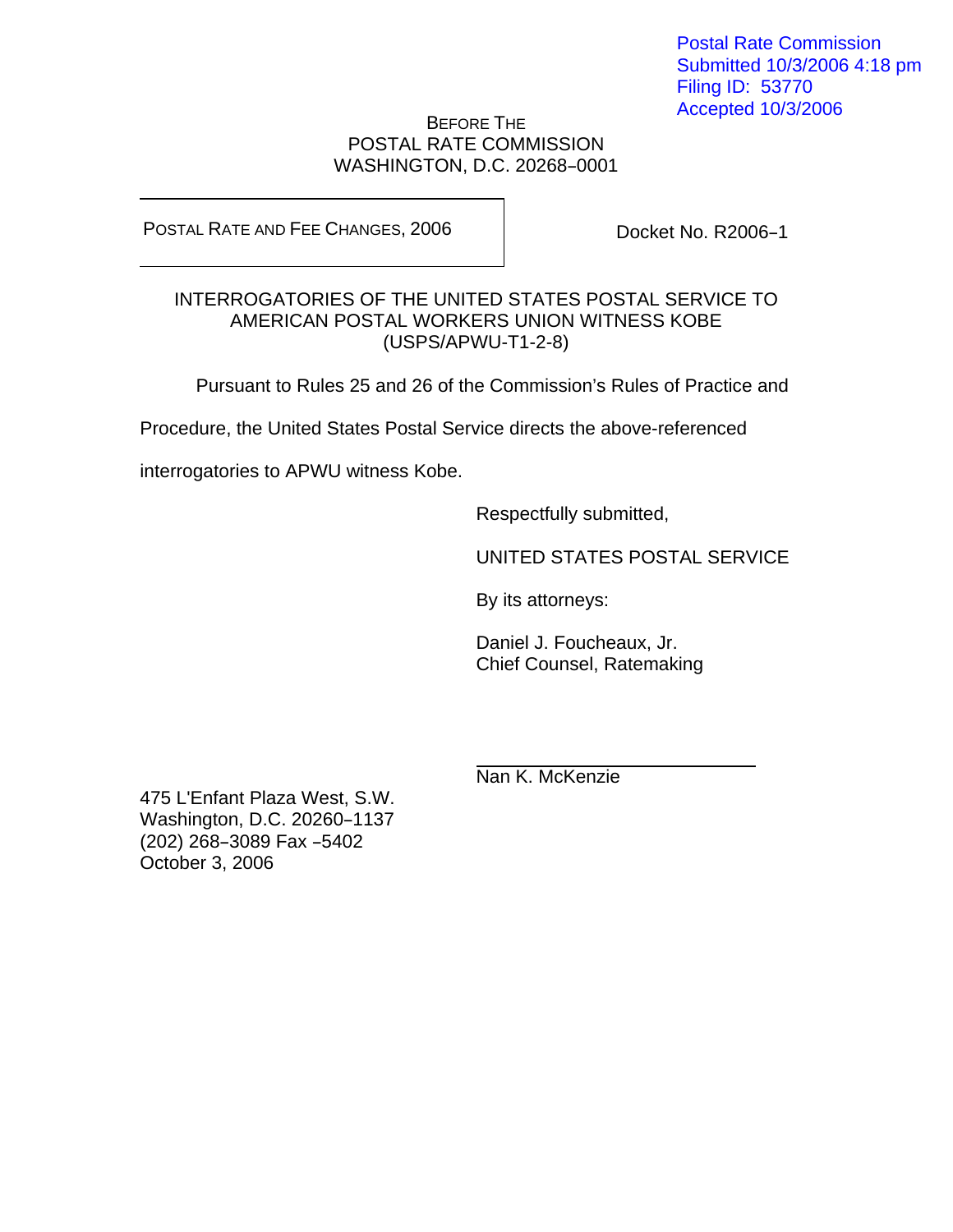**USPS/APWU-T1-2** On page 16 of your testimony, lines 4 to 6, you state "The general steps followed by the Postal Service to calculate the unit cost savings between the benchmark piece and the presort pieces in previous cases were followed to produce the unit cost savings".

- a. Please describe each difference between your unit cost savings calculations methodology and the methodology followed by USPS witness Abdirahman in Docket No. R2005-1.
- b. Please describe each difference between your unit cost savings calculations methodology and the methodology followed by the Commission in R2000-1.
- c. Please describe each difference between your unit cost savings calculations methodology and the methodology presented in USPS-LR-L-141.

**USPSAPWU-T1-3** Would the BMM benchmark approach to developing cost avoidances be compatible with a 42 cent single piece rate? If not, please explain why not.

**USPS-APWU-T-1-4** Please confirm that in the past three cases, the Postal Service developed the cost basis for Nonautomation Presort letters separately from the costs for automation Presort letters. If you cannot confirm, please explain.

**USPS-APWU-T-1-5** Please confirm that in USPS-LR-141, the cost basis for Nonautomation Presort letters is developed separately from the costs for automation Presort letters. If you cannot confirm, please explain.

**USPS-APWU-T-1-6** Please refer to Witness Smith's response to APWU/USPS-T13-2 confirming First Class metered letter-shaped mail (USPS version) for the FY '08 Test Year which was attached in that interrogatory.

- a) Please confirm that the total unit cost for First Class metered letters which is used as a proxy for BMM is 11.250 cents. If you cannot confirm please explain.
- b) Please confirm that table A-2 of your testimony, page 27 shows the total unit cost for First Class metered letters which is used as a proxy for BMM is 11.2209 cents. If you cannot confirm please explain.
- c) Please reconcile the above unit costs. If you cannot reconcile, please explain why?

**USPS-APWU-T1-7** Please confirm that if you used, in APWU-LR-L-1, the BMM cost pool classifications that USPS witness Abdirahman used in Docket No. R2005-1, USPS-LR-K-48 that the following would result: